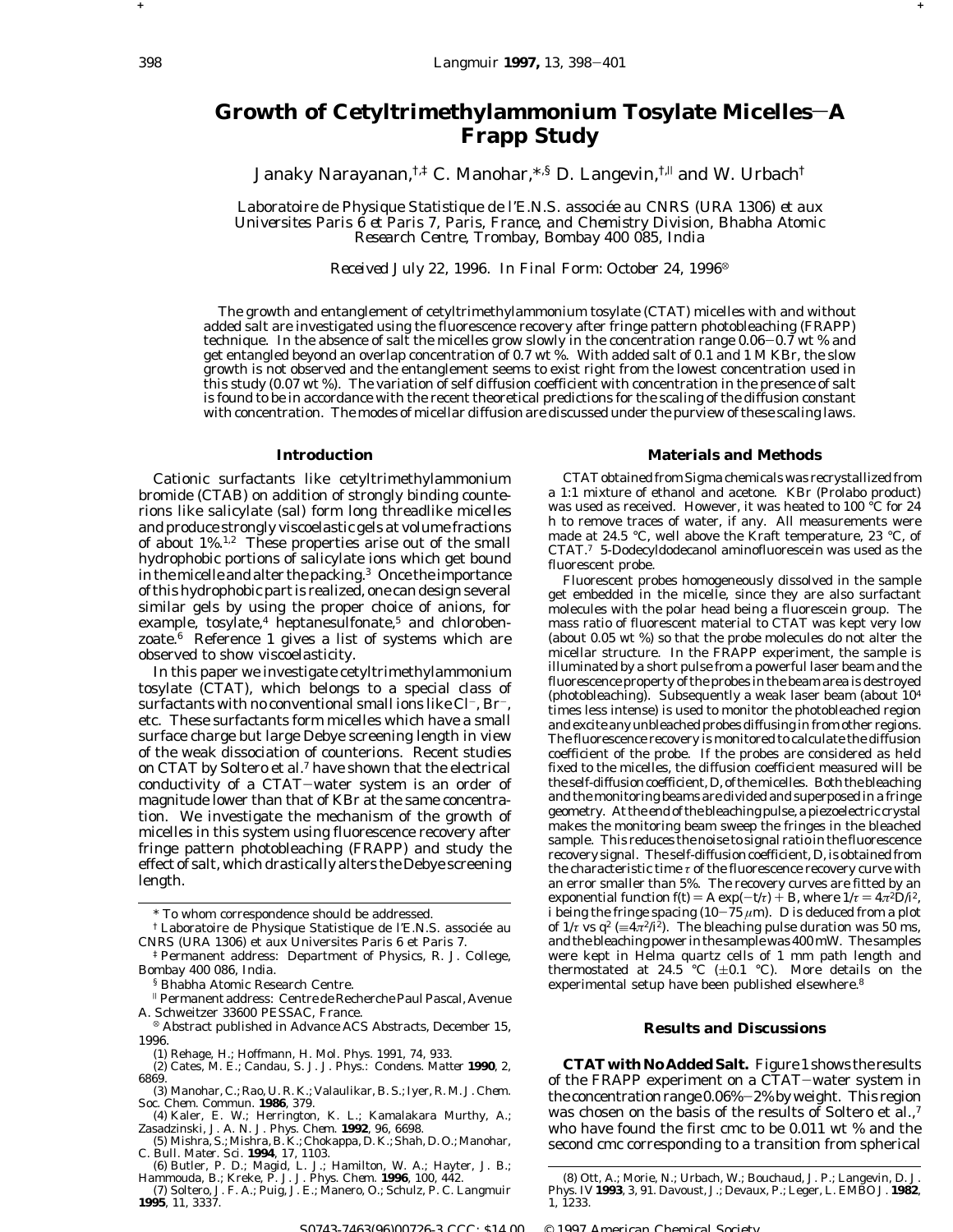**+ +**



Figure 1. Log-log plot of self-diffusion coefficient vs concentration of CTAT with no added salt.

to cylindrical micelles to be 0.04 wt %. Therefore, in the concentration range chosen by us the micelles would already be cylindrical and their growth and entanglement could be elucidated.

The self-diffusion coefficient measured as a function of concentration could be conveniently divided into three regions.

In the region  $0.06 \leq C \leq 0.2$  wt %, the self-diffusion coefficient is constant and is approximately  $5 \times 10^{-7}$  cm<sup>2</sup>/ s. The apparent hydrodynamic radius,*R*, calculated from the Stokes-Einstein equation

$$
D = \frac{k_{\rm B}T}{6\pi\eta R} \tag{1}
$$

is  $R \sim 45$  Å. This indicates that the micelles are small.

For a dilute system of inflexible micellar rods the number density of rods of length *L* is given by

$$
c(L) \propto \exp(-L/L) \tag{2}
$$

where **L** is the average micellar length.<sup>2</sup> Thus there is a finite but very small probability for huge micelles in dilute solutions. Kaler et al.<sup>4</sup> have observed very long micelles of diameter 50 Å and persistence length about 1 *µ*m for a 0.1 wt % CTAT solution using freeze-fracture transmission electron micrography. Transient electric birefringence results<sup>9</sup> on CTAT of 0.2 wt % at 25.5  $\degree$ C show a rotational relaxation time constant of 1.5 *µ*s, which corresponds to a length of 400 Å for a cylindrical micelle of diameter 50 Å. For a cylindrical micelle of this size, the value of the hydrodynamic radius works out to be ∼100 Å. Thus we find that the micellar size remains small in the dilute regime.

In the region  $0.2 \leq C \leq 0.7$  wt %, the self-diffusion coefficient starts decreasing slowly with increasing concentration. The micellar size starts growing slowly, and the effective *R* increases to about 500 Å. These are the average dimensions of the micelles.

In the region  $0.7 \leq C \leq 2$  wt % the self-diffusion coefficient decreases drastically with increasing concentration. This is the semidilute region and corresponds to the entanglement of the micelles. The rheological study by Soltero et al.7 indicates the formation of viscoelastic gels around 0.9 wt %. In the electric birefringence study<sup>9</sup> the anomalous birefringence signal is found to exist in a narrow concentration range of  $0.6 \le C \le 0.9$  wt % with a peak at 0.7 wt %. Thus 0.7 wt % seems to represent *C*\*, the overlap concentration beyond which the micelles get entangled and the solution enters the semidilute regime exhibiting viscoelastic properties. In contrast, in cetylpy-



Figure 2. Log-log plot of self-diffusion coefficient vs concentration of CTAT for 0.1 M (circles) and 1 M (squares) KBr.

ridinium chlorate (CPClO<sub>3</sub>) with no added salt the onset of the semidilute regime is found to be around 6 wt %,10 an order of magnitude higher. This shows that the micellar growth is much more rapid in CTAT. This must be due to strong binding of the hydrophobic counterion (tosylate) to the micellar surface, which decreases the electrostatic repulsions between the head groups and helps in micellar growth.

In the semidilute regime, the self-diffusion coefficient decreases with a power law  $D \sim C^{-\delta}$ . The value of  $\delta$  is found to be 6. In this region, as remarked above, the Debye screening lengths are expected to be large, and there are no theories, at present, which can be used to interpret our results. Due to weak screening of the electrostatic field, the micelles may behave as stiff rods, and hence with increasing concentration the diffusion may be hindered. The rapid decrease of the self-diffusion coefficient is a manifestation of this effect. On adding salts, these effects should reduce and a weak dependence on concentration is expected. In order to verify this, we have used two salt concentrations. Fortunately for these screened micellar systems some experiments for comparison and theoretical models exist.<sup>10-14</sup>

**Effect of Salt.** Figure 2 gives the log-log plot of *D* vs *C* for CTAT micelles in the presence of 0.1 and 1 M KBr. Two regions can be distinguished—a semidilute regime where *D* decreases sharply with a power law  $C^{-\delta}$  and a concentrated regime where *D* increases slightly with surfactant concentration. One can observe a drastic reduction in *D*, indicating an increase in micellar size which is expected in view of the salting out effect. No plateau or slow decrease in *D* with *C* could be observed, as in the case of CTAT with no added salt, though the concentration range studied was the same. This shows that long wormlike micelles are formed at very low concentrations and the overlap concentration *C*\* has moved to very low values. Further,  $D \sim C^{-\delta}$  but with  $\delta$  $= 1.9$  and 1.1 for KBr concentrations of 0.1 and 1 M, respectively. In order to understand this drastic lowering of the exponents, we consider theories for the semidilute region.

For a semidilute micellar solution the equilibrium size distribution is given  $by<sup>2</sup>$ 

$$
c(L) \propto \exp(-L/L)
$$
  

$$
\mathbf{L} = \exp\left(\frac{E}{2k_{\mathrm{B}}T\phi'}\right)
$$
(3)

<sup>(9)</sup> Narayanan, J.; Manohar, C.; Mendes, E. *J. Phys. Chem.*, in press.

<sup>(10)</sup> Morie, N.; Urbach, W.; Langevin, D. *Phys. Rev. E* **1995**, *51*, 2150. (11) Messager, R.; Ott, A.; Chatenay, D.; Urbach, W.; Langevin, D. *Phys. Rev. Lett.* **1988**, *60*, 1410.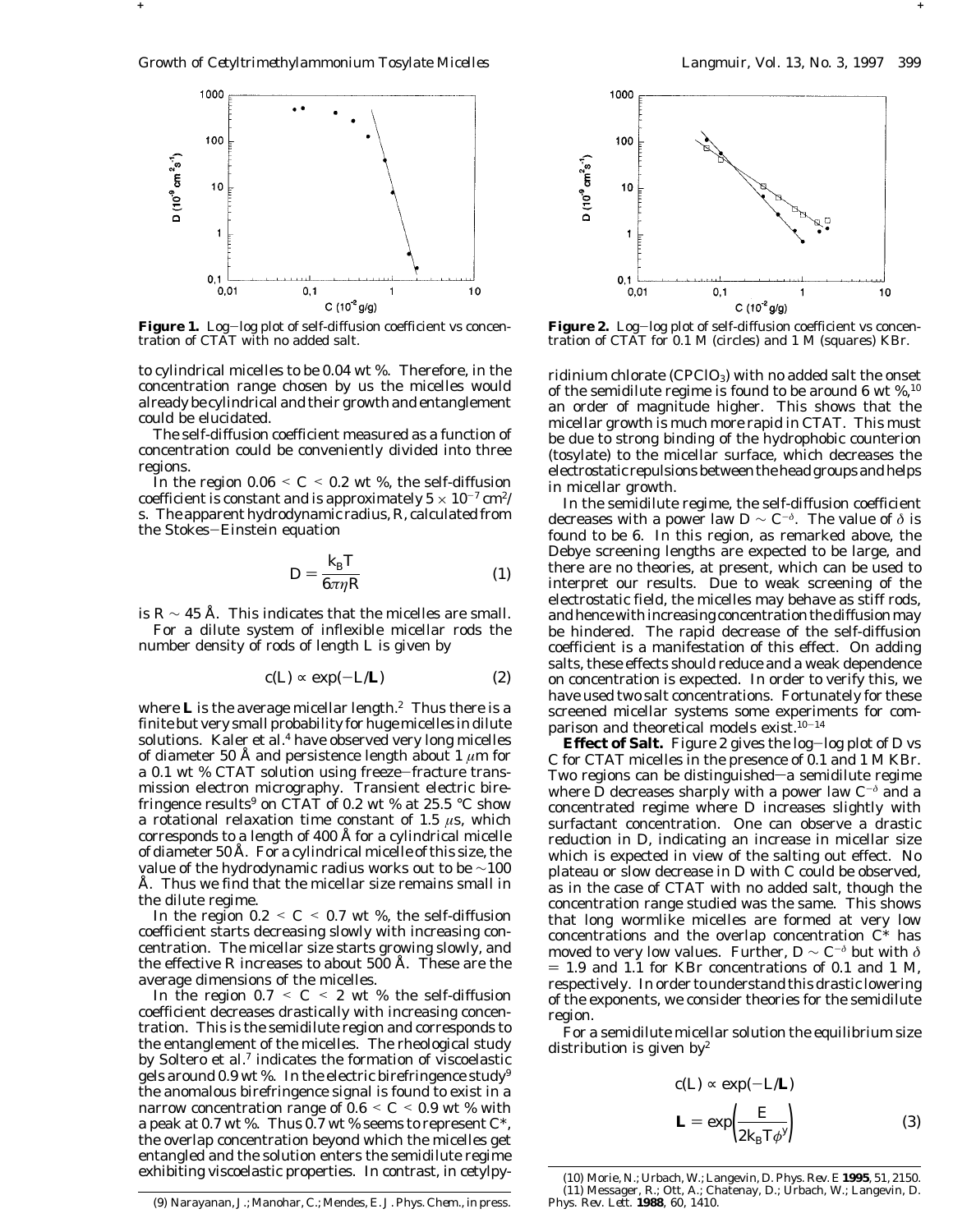where *E* is the scission energy (the energy required to create two end caps from a semiinfinite cylinder), *φ* is the volume fraction, and *y* ∼ 0.6. For the formation of very long flexible micelles at low concentrations the scission energy must be very high. This seems to be the case with the CTAT-KBr system.

In the Cates model for micellar growth,<sup>12</sup> it is assumed that scission can occur anywhere along the chain with equal probability *k* per unit length per unit time on all the chains and that the chains may recombine at a rate independent of their size. The average scission or breaking time (also equal to the lifetime of a free chain before recombination) is

$$
\tau_{\text{break}} = 1/(k\mathbf{L}) \tag{4}
$$

**+ +**

The diffusion of the micelles in the semidilute regime is described by the reptation model, in which it is assumed that anymacromolecule canmove only along a tube formed by the surrounding chains. The duration of a full disentanglement by curvilinear diffusion (reptation) in the tube is  $\tau_{\text{rep}}$ . If  $\tau_{\text{break}} < \tau_{\text{rep}}$ , the disengagement of a whole micelle from its tube of constraints is disrupted by a transfer of mass with other micelles.

Three kinetics of mass transfer can be distinguished $14$ (i) reversible scission, (ii) end interchange (where a free chain attacks and breaks an interior bond of another chain and one part of the broken chain recombines with the attacking end), and (iii) bond interchange (fusion process of two chains to form a four-armed star and subsequent separation into two chains by exchanging segments). Turner et al.14 have obtained the scaling laws for the selfdiffusion coefficient for the above three processes in the reptative regime and the breathing regime (diffusion along the tube by means of tube length fluctuations) of chain motion. For the three kinetics of mass transfer mentioned above, the self-diffusion coefficient *D* is shown to scale with the surfactant concentration as *C*-1.7 (reversible scission), *C*-1.6 (end interchange), and *C*-1.4 (bond interchange) for the reptative regime and  $C^{-1.4}$  (reversible scission),  $C^{-1.2}$  (end interchange), and  $C^{-0.8}$  (bond interchange) for the breathing regime of the chain motion.

In our FRAPP study on the CTAT-KBr system, the self-diffusion coefficient is found to scale as *C*-1.9 for 0.1 M and  $C^{-1.1}$  for 1 M salt (Figure 2). Comparing these results with the theoretical predictions, we find that the micellar diffusion in 0.1 M salt can be described by the reversible-scission process in the reptative regime. The exponent  $\delta$  = 1.9 for this salinity is very close to the  $\delta$  = 1.7 predicted for ionic surfactants with high salt concentration.<sup>12</sup> In 1 M salt the exponent  $\delta = 1.1$  obtained is consistent with the end-interchange process in the breathing regime as per the scaling laws mentioned above. This suggests that at this salinity the micellar diffusion is not by pure reptation but by tube length fluctuations associated with the end-interchange kinetics of mass transfer.

In Figure 2 we find that beyond a concentration *C*\*\* the self-diffusion coefficient increases slightly with surfactant concentration. Morie et al.10 have given two possible explanations for this phenomenon.

*(i) The micelles remain disconnected*. But at high surfactant concentration the micelle motion slows down. In this case the probe diffusion relative to the micelle cannot be ignored. The diffusion of the probe along the micelle may become faster than the curvilinear motion of the micelle in the tube of constraints. Since in FRAPP the diffusion of the probe is monitored, *D* is found to increase, though actually the micellar diffusion may be slower. In this case, if  $\tau_{break} > \tau_{Rouse}$ , for  $C \leq C^{**}$ , i.e., in the semidilute regime, the diffusion of the micelles would be by pure reptation. *τ*Rouse is the time scale for the breathing motion of the chain. However, if *τ*break > *τ*Rouse, for  $C \leq C^*$ , the micellar diffusion would be by tube length fluctuations.

Comparing our FRAPP results with this picture, at 0.1 M salinity, for CTAT micelles, *τ*break > *τ*Rouse, and at 1 M salinity,  $\tau_{\text{break}} < \tau_{\text{Rouse}}$ . Thus there seems to be a transition from pure reptation to Rouse motion as the salinity increases from 0.1 to 1 M.

*(ii) The micelles are connected*. The existence of connections affects the rheological properties of the micellar solutions.15 It has been shown theoretically that it may lead to a reduction of the zero-shear viscosity and of its surfactant concentration dependence.16 It is likely that, upon increasing the surfactant concentration in the presence of excess salt, a structural change occurs whereby cross-links are formed resulting from fusion of micelles. Contrary to the case of ordinary branched polymers where the branch points have fixed positions on the polymer backbone, in branched micelles the connections can move along the cylindrical part of the micelles, which speeds up the diffusion of the micelle within the tube. This may lead to an increased fluidity of the system, and hence the self-diffusion coefficient may increase.

Soltero et al. $7$  have found that, around 0.2%, the zerofrequency complex viscosity of the CTAT-water system increases sharply with concentration and reaches a constant value for high concentrations. To our knowledge there is no data on the zero-shear viscosity of CTAT in the presence of salt. Hence it is difficult to conclude whether the micelles form a connected network or not when salt is added.

## **Conclusions**

In this paper we have investigated the growth and entanglement of CTAT micelles using the FRAPP technique. We find the following:

(a) In the absence of added salt, the variation of the self-diffusion coefficient with concentration shows three regions corresponding to the formation of large micelles, their growth, and entanglement. A rapid decrease, *D* ∼  $C^{-6}$ , in self-diffusion coefficient on entanglement possibly indicates that the micelles are stiff. No theories exist to explain the scaling law in this region. The CTAT micelles are much larger and grow more rapidly than  $\text{CPCIO}_3$ micelles.10

(b) Addition of salt results in an increase in size of the micelles due to the salting out effect with the overlap concentration shifting to very low values. The decrease in the self-diffusion coefficient for 0.1 and 1 M KBr follows scaling laws that are consistent with those obtained by (12) Cates, M. E. *Macromolecules* **<sup>1987</sup>** *<sup>20</sup>*, 2289; *J. Phys. (Paris)*

**<sup>1988</sup>**, *49*, 1593.

<sup>(13)</sup> Safran, S. A.; Pincus, P. A.; Cates, M. E.; Mackintosh, F. C. *J. Phys. (Paris)* **1990**, *51*, 503.

<sup>(14)</sup> Turner, M. S.; Marques, C.; Cates, M. E. *Langmuir* **1993**, *9*, 693.

<sup>(15)</sup> Khatory, A.; Kern, F.; Lequeux, F.; Appell, J.; Porte, G.; Morie, N.; Ott, A.; Urbach, W. *Langmuir* **1993**, *9*, 933.

<sup>(16)</sup> Lequeux, F. *Europhys. Lett.* **1992**, *19* (8), 675.